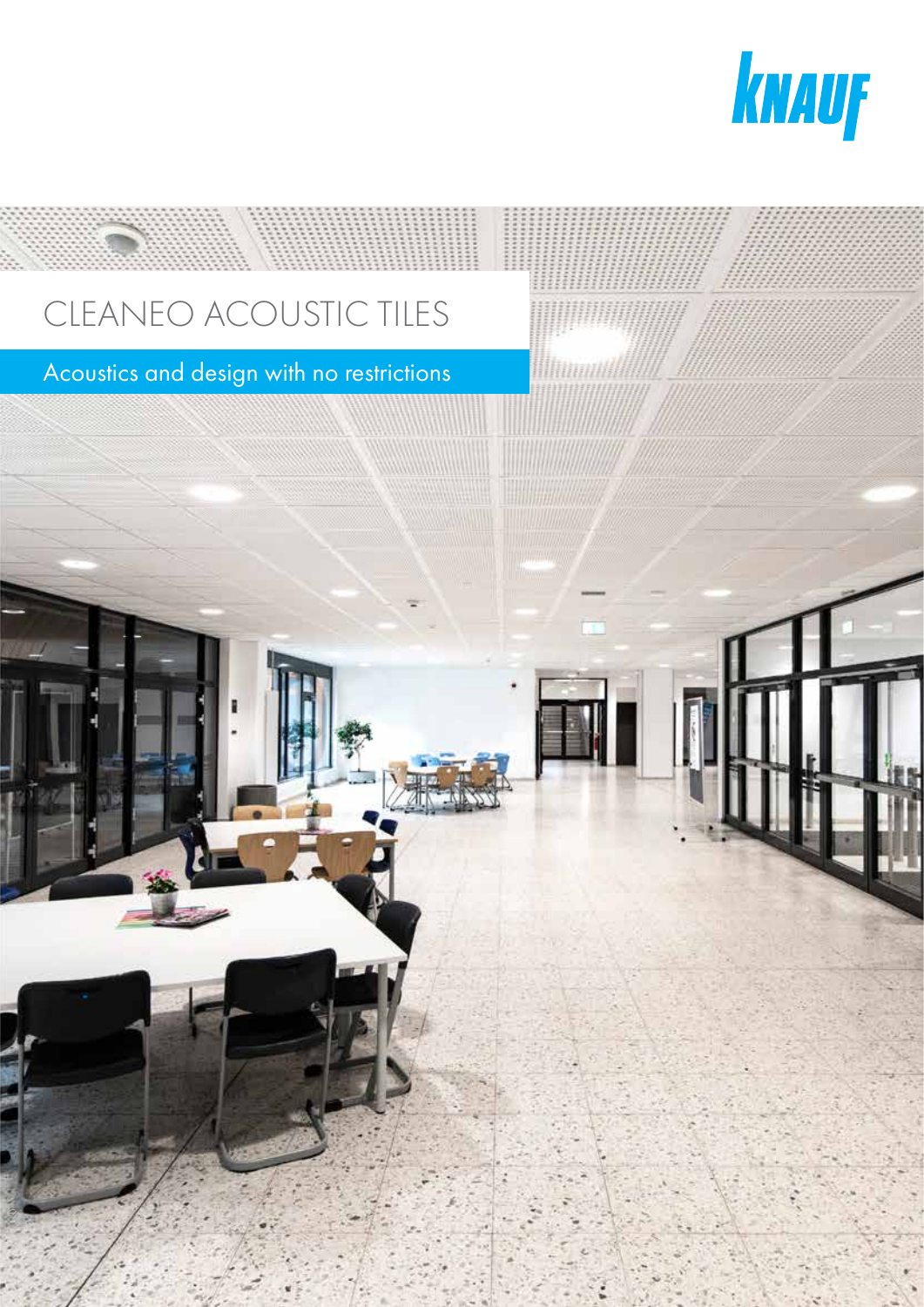## TILES CEILING SYSTEM



The Knauf tiles ceiling system is based on the concept of modular suspended ceilings and is ideal for hiding of various installations, cables and air ducts. Additional devices such as detectors or lights can be installed in these ceilings.

In addition, the Knauf tiles ceiling system can significantly improve the acoustic environment in the rooms. The Knauf tiles ceiling system consists of a suspended gridwork (made of lightweight metal profiles T15 or T24) and Cleaneo tiles.

The structure is suspended to the main ceiling by adjustable hangers, and the tiles are placed on the profiles of the gridwork.

#### Knauf tiles ceiling system

The Knauf Cleaneo tiles for ceilings are gypsum boards with dimensions 600 x 600 mm, which are produced in two variants: without perforation - ordinary and acoustic perforated.

#### Ordinary Knauf tiles without perforation

» Painted

#### Acoustic Knauf tiles - perforated\*

- » Knauf Cleaneo acoustic gypsum tile 8/18 Q
- » Knauf Cleaneo acoustic gypsum tile 8/18 R
- » Knauf Cleaneo acoustic gypsum tile 12/25 Q
- » Knauf Cleaneo acoustic gypsum tile 12/25 R
- » Knauf Cleaneo acoustic gypsum tile 8/8/20 R

\* Acoustic gypsum boards are produced painted in white.

#### ADVANTAGES

- » Drywall construction with easy and quick installation
- » Easy maintenance and repair
- » Easy access to installations, air ducts and pipes
- » Excellent acoustic characteristics of the perforated tiles
- » The tiles are non-combustible reaction to fire class A2-s1, d0 acc. to EN 13501-1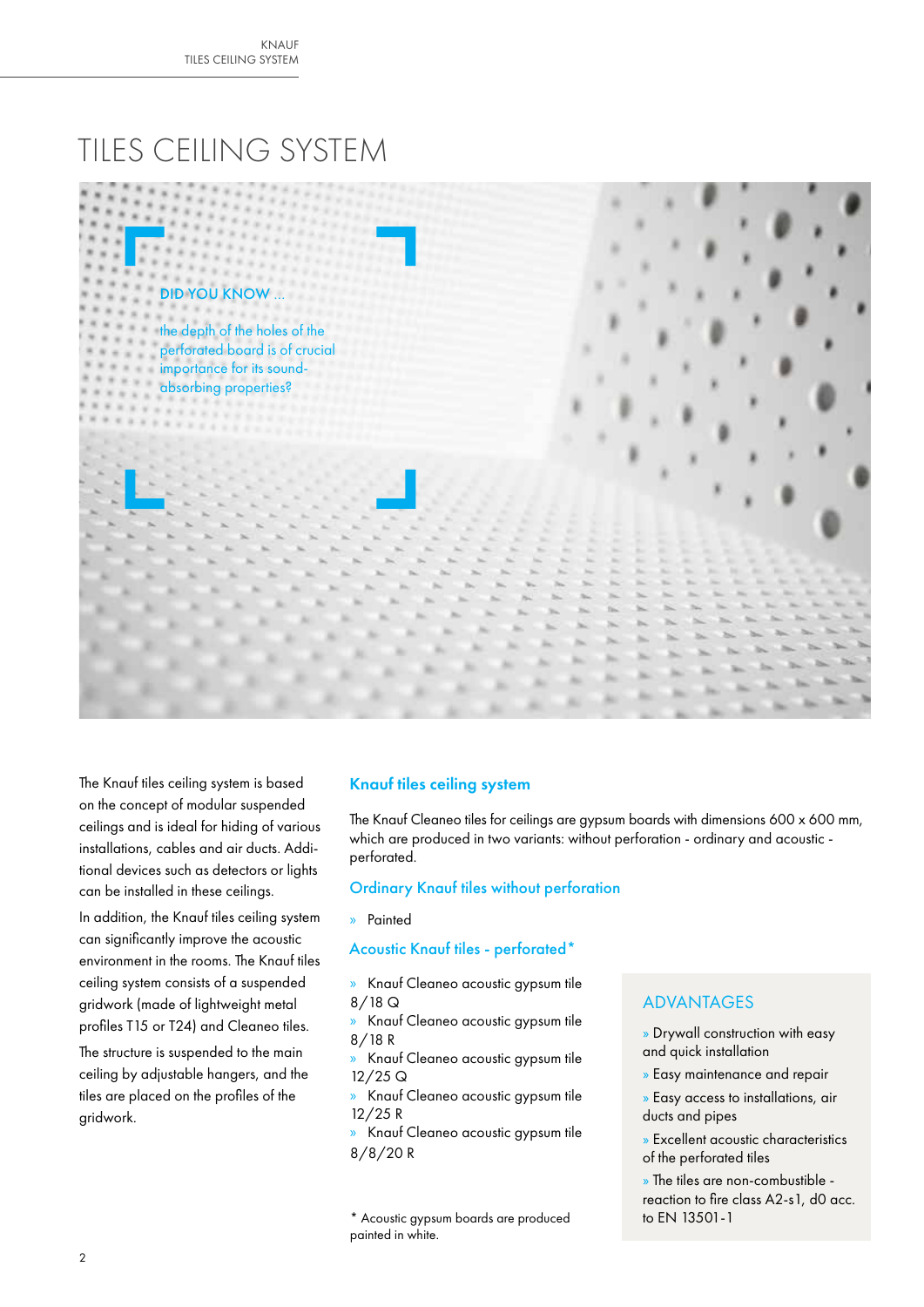## characteristics

The main property of Cleaneo® acoustic tiles is their high ability to absorb sound. The fleece on the back of the tile absorbs sound and reduces the echo (using an additional layer of mineral wool can increase the level of sound absorption). Acoustic panels are ideal for

buildings such as schools, offices, conference rooms and others where acoustic requirements must be observed.

#### Exceptional acoustic **Areas of application** Guarantee for clean air **Areas of application**

The Knauf Cleaneo tiles are perforated gypsum panels that contain the volcanic mineral zeolite in their gypsum core. It carries out a catalytic process of decomposition of harmful gases in the room, thanks to its increased ability for ion exchange, which allows it to receive and release molecules and ions of various substances.

The duration of action of Knauf Cleaneo® is practically unlimited. The period of decomposition of harmful substances depends on the portion of application in the room of Knauf Cleaneo® tiles. In order to use their capacity to full extent, it is recommended to apply at least 0.2  $m^2$  per cubic meter /m3/ of the volume of the room.



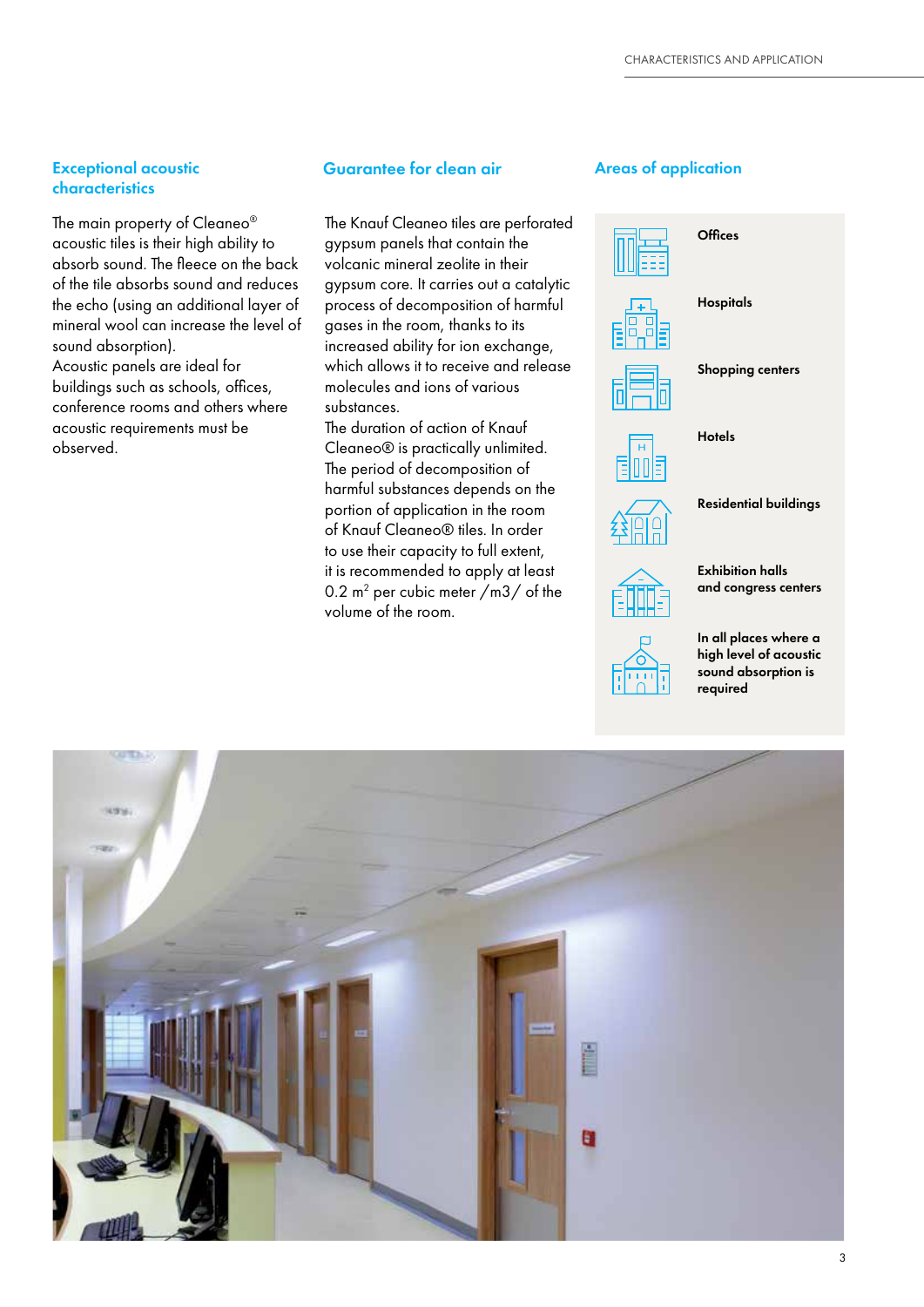

泇

2

 $Cr-$ 

### DID YOU KNOW THAT …

Gypsum (Ca SO<sub>4</sub> + 2 H<sub>2</sub>O) is a natural material that is also produced synthetically by the reaction of limestone with the SO $_{\rm 2}$ emissions in power plants? The process of their processing reduces acid rain.

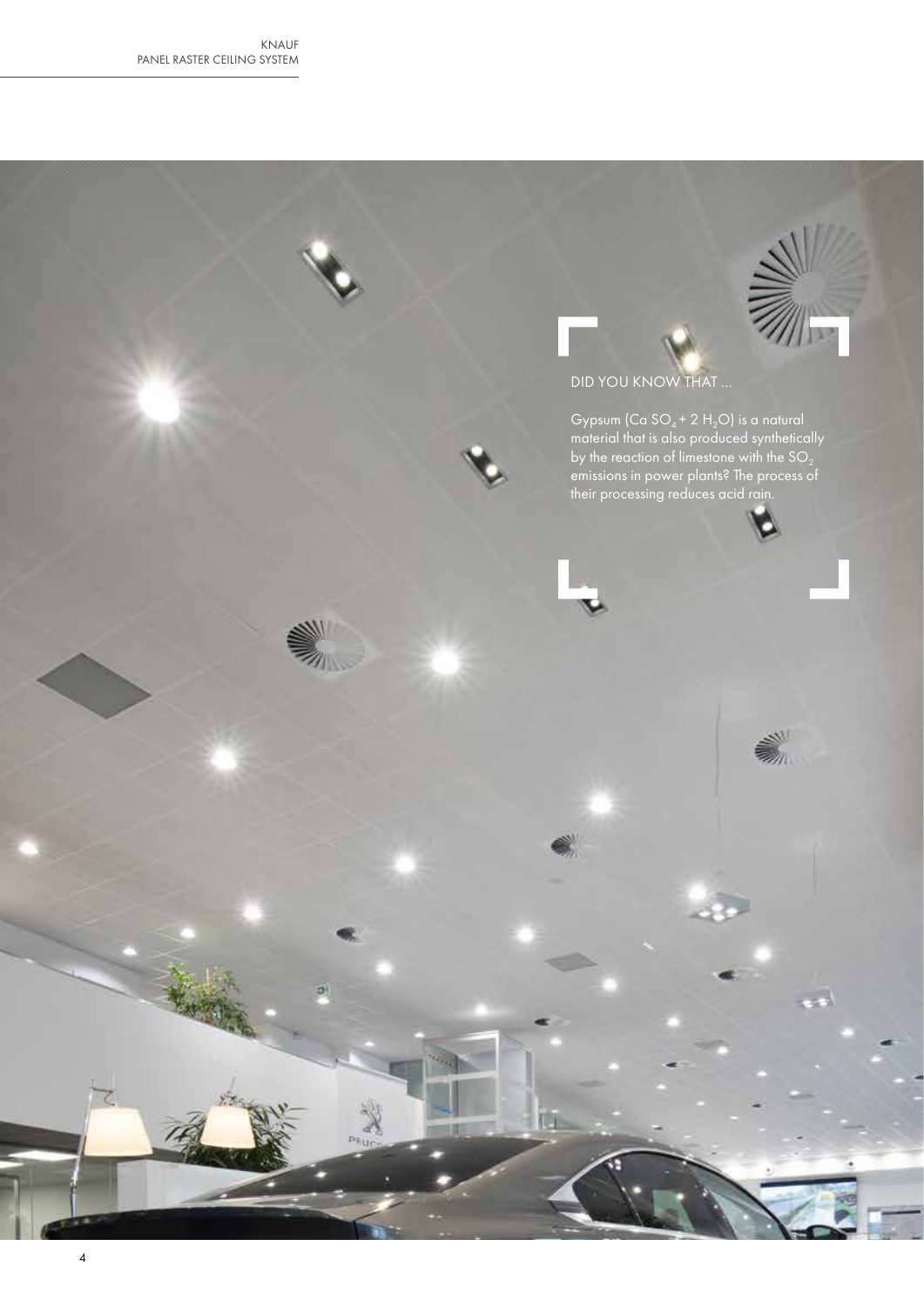#### Configuration of the gridwork



Minimum cavity height 120 mm

#### Main distances of the grid



| Modul      | a           | b           | C   | d                        |
|------------|-------------|-------------|-----|--------------------------|
| 600 x 600  | $\leq 1000$ | $\leq 1200$ | 600 | 600                      |
| 600 x 1200 | $\leq 1000$ | $\leq 1200$ | 600 | $\overline{\phantom{0}}$ |



## Edge detail - width of the bearing rail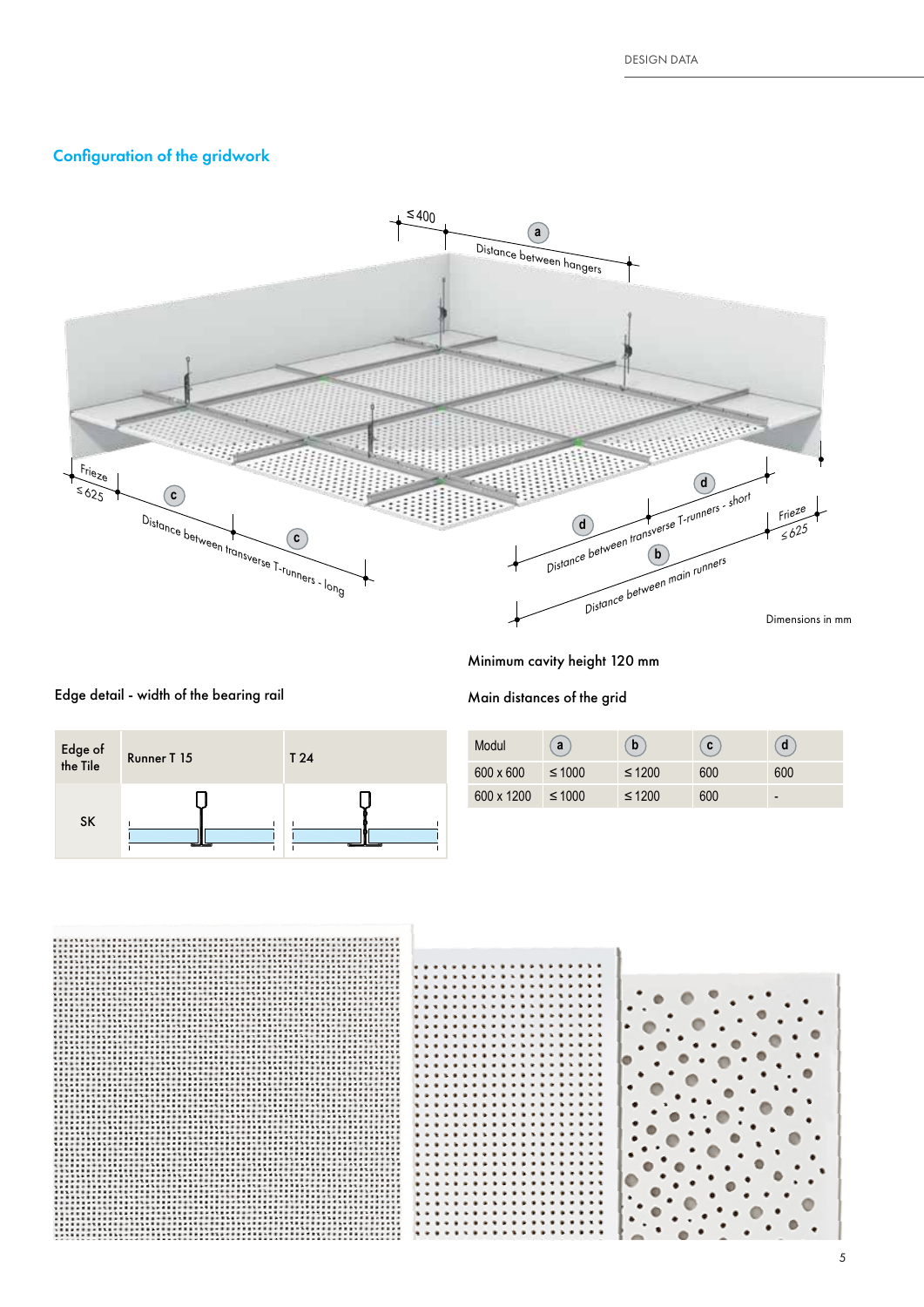#### Hangers and their elements

| Hangers and their elements          |                            |                          |                                                      |                                                |  |  |  |
|-------------------------------------|----------------------------|--------------------------|------------------------------------------------------|------------------------------------------------|--|--|--|
|                                     | Quick hanger SAH - 10 plus | Quick hanger SAH-150     | Quick hanger SoS/10/30                               | Nonius hanger Nr.228<br>with paper clip DPK607 |  |  |  |
|                                     |                            |                          |                                                      | 2)                                             |  |  |  |
| Description                         | Quick hanger with spring   | Quick hanger with spring | Quick hanger with double<br>spring and wire with ear | Nonius hanger - lower part<br>with nonius pin  |  |  |  |
| T-profile                           | <b>DX24</b>                | <b>DX15</b>              | <b>DX24</b>                                          | <b>DX24</b>                                    |  |  |  |
| Load-bearing capacity <sup>1)</sup> | 0,20 kN                    | 0,15 kN                  | 0,15 kN                                              | 0,30 kN                                        |  |  |  |
| Minimum suspension<br>height        | 175 mm                     | 180 mm                   | 220 mm                                               | 240 mm                                         |  |  |  |



1) according to EN 13964

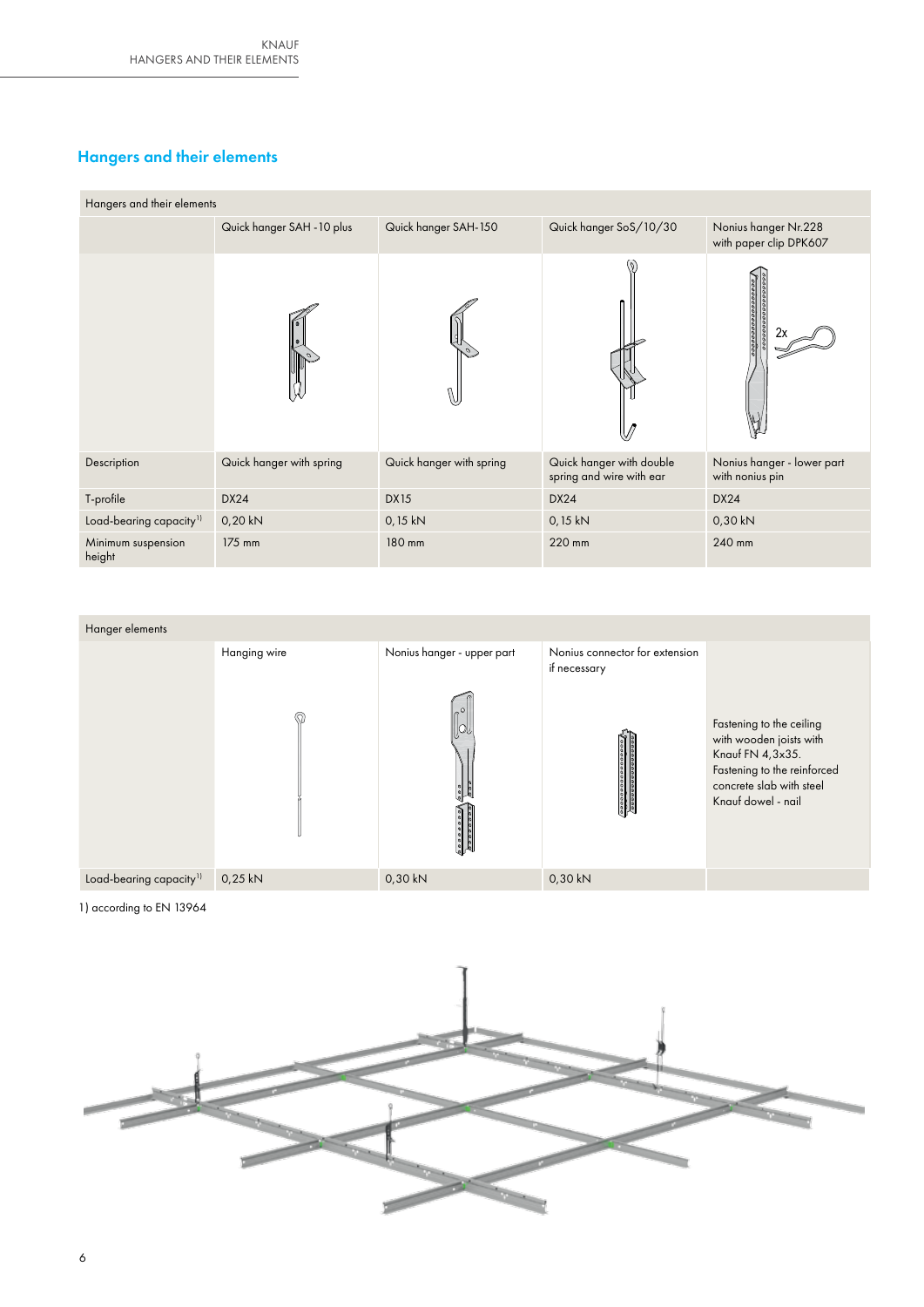#### Design of the elements

| Knauf<br>Cleaneo Tiles | Axial distance<br>Tile perforation -<br>Module Width<br>of the<br>% of the module<br>Perforation<br>x Length<br>600/600 mm<br>perforation |                                       | Profile raster Width x Length<br>T-Profile S15<br>T-Profile S24 |         | Edge    | Width   | Tile<br>weight<br>mm |      |                   |
|------------------------|-------------------------------------------------------------------------------------------------------------------------------------------|---------------------------------------|-----------------------------------------------------------------|---------|---------|---------|----------------------|------|-------------------|
|                        | mm                                                                                                                                        | mm                                    | mm                                                              | mm      | mm      | mm      | EN<br>13964          |      | kg/m <sup>2</sup> |
|                        | Ø8                                                                                                                                        | 18                                    | 12,57                                                           | 600x600 | 600x600 | 600x600 | <b>SK</b>            | 9,5  | 5,6               |
| 8/18R                  |                                                                                                                                           |                                       |                                                                 |         |         |         |                      | 12,5 | 7,5               |
|                        | 8x8                                                                                                                                       | 18                                    | 16,00                                                           | 600x600 | 600x600 | 600x600 | <b>SK</b>            | 9,5  | 5,3               |
| $8/18$ Q               |                                                                                                                                           |                                       |                                                                 |         |         |         |                      | 12,5 | 7,4               |
|                        | Ø12                                                                                                                                       | 25                                    |                                                                 |         | 600x600 | 600x600 | <b>SK</b>            | 9,5  | 5,3               |
| 12/25 R                |                                                                                                                                           |                                       | 15,21                                                           | 600x600 |         |         |                      | 12,5 | 7,5               |
| $12/25$ Q              | $12 \times 12$                                                                                                                            | 25                                    |                                                                 | 600x600 | 600x600 | 600x600 | <b>SK</b>            | 9,5  | 5,0               |
|                        |                                                                                                                                           |                                       | 19,36                                                           |         |         |         |                      | 12,5 | 7,5               |
|                        |                                                                                                                                           | Ø 8/15/20<br>$\overline{\phantom{a}}$ | 6,70                                                            | 600x600 |         | 600x600 | <b>SK</b>            | 9,5  | 6,0               |
| 8/15/20 R              |                                                                                                                                           |                                       |                                                                 |         | 600x600 |         |                      | 12,5 | 7,5               |
|                        |                                                                                                                                           |                                       |                                                                 |         |         |         |                      | 9,5  | 6,1               |
| Unperforated           | $\overline{\phantom{a}}$                                                                                                                  |                                       | 0,0                                                             | 600x600 | 600x600 | 600x600 | <b>SK</b>            | 12,5 | 9,5               |

Note: Knauf Cleaneo Tiles with dimensions 600x1200 mm can be delivered on request.

#### Knauf Cleaneo Tiles for suspended ceilings



12/25 R (Circular perforation Ø 12) 12/25 Q (Square perforation 12х12) Non-perforated





47 47  $8_1 \t15$ 20





Schemes – Dimensions in mm

8/18 Q (Square perforation 8x8) 8/15/20 R (Scattered perforation 8x8) 8/15/20 R (Scattered perforation  $\emptyset$  8/15/20)

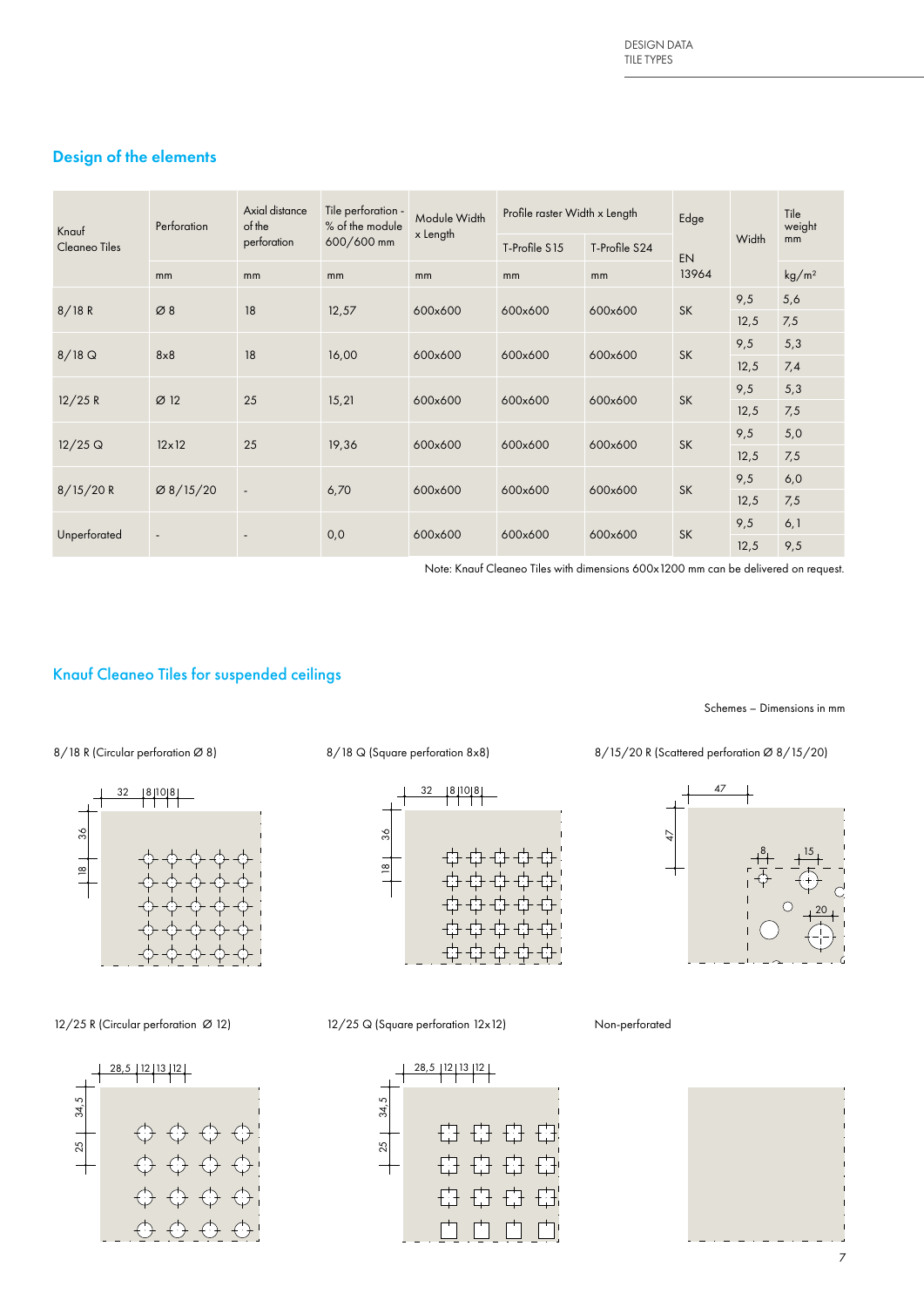#### Knauf non-perforated tiles

Knauf non-perforated ceiling tiles are non acoustic. They can be ordered painted white or unpainted.

# No perforation Module dimensions: 600 x 600 mm

Tile thickness: 9.5 mm

#### Knauf Cleaneo Acoustic Tiles 8/18 R sound absorption coefficient

#### Knauf Cleaneo Acoustic tiles 8/18 R

Knauf tile for raster ceiling 8/18 R with circular perforation is an element with soundabsorbing properties.

The diameter of the holes is 8 mm and their axial distance is 180 mm.



Module dimensions: 600 x 600 mm Panel thickness: 9.5 mm

#### Knauf Cleaneo Acoustic tiles 8/18 Q

Knauf tile for raster ceiling 8/18 Q with square perforation is an element with soundabsorbing properties. The side of the square is 8 mm and the axial distance is 180 mm.



Module dimensions: 600 x 600 mm Panel thickness: 9.5 mm



| $_{\rm w}$ = 0.65 |                    | Frequency f[Hz]                                |  |  |  |
|-------------------|--------------------|------------------------------------------------|--|--|--|
| f, Hz             | Reference<br>curve | Sound<br>absorption<br>coefficient, $\alpha_p$ |  |  |  |
| 125               |                    | 0,56                                           |  |  |  |
| 250               | 0,40               | 0,63                                           |  |  |  |
| 500               | 0,60               | 0,66                                           |  |  |  |
| 1000              | 0,60               | 0,61                                           |  |  |  |
| 2000              | 0,60               | 0,60                                           |  |  |  |
| 4000              | 0,50               | 0,59                                           |  |  |  |

![](_page_7_Figure_17.jpeg)

![](_page_7_Figure_18.jpeg)

#### Knauf Cleaneo Acoustic Tiles 8/18 Q sound absorption coefficient

![](_page_7_Figure_20.jpeg)

![](_page_7_Figure_21.jpeg)

![](_page_7_Figure_22.jpeg)

| f, Hz | Reference<br>curve | Sound<br>absorption<br>coefficient, $\alpha_p$ |
|-------|--------------------|------------------------------------------------|
| 125   |                    | 0,72                                           |
| 250   | 0,40               | 0,64                                           |
| 500   | 0,60               | 0,64                                           |
| 1000  | 0,60               | 0,69                                           |
| 2000  | 0,60               | 0,69                                           |
| 4000  | 0,50               | 0,66                                           |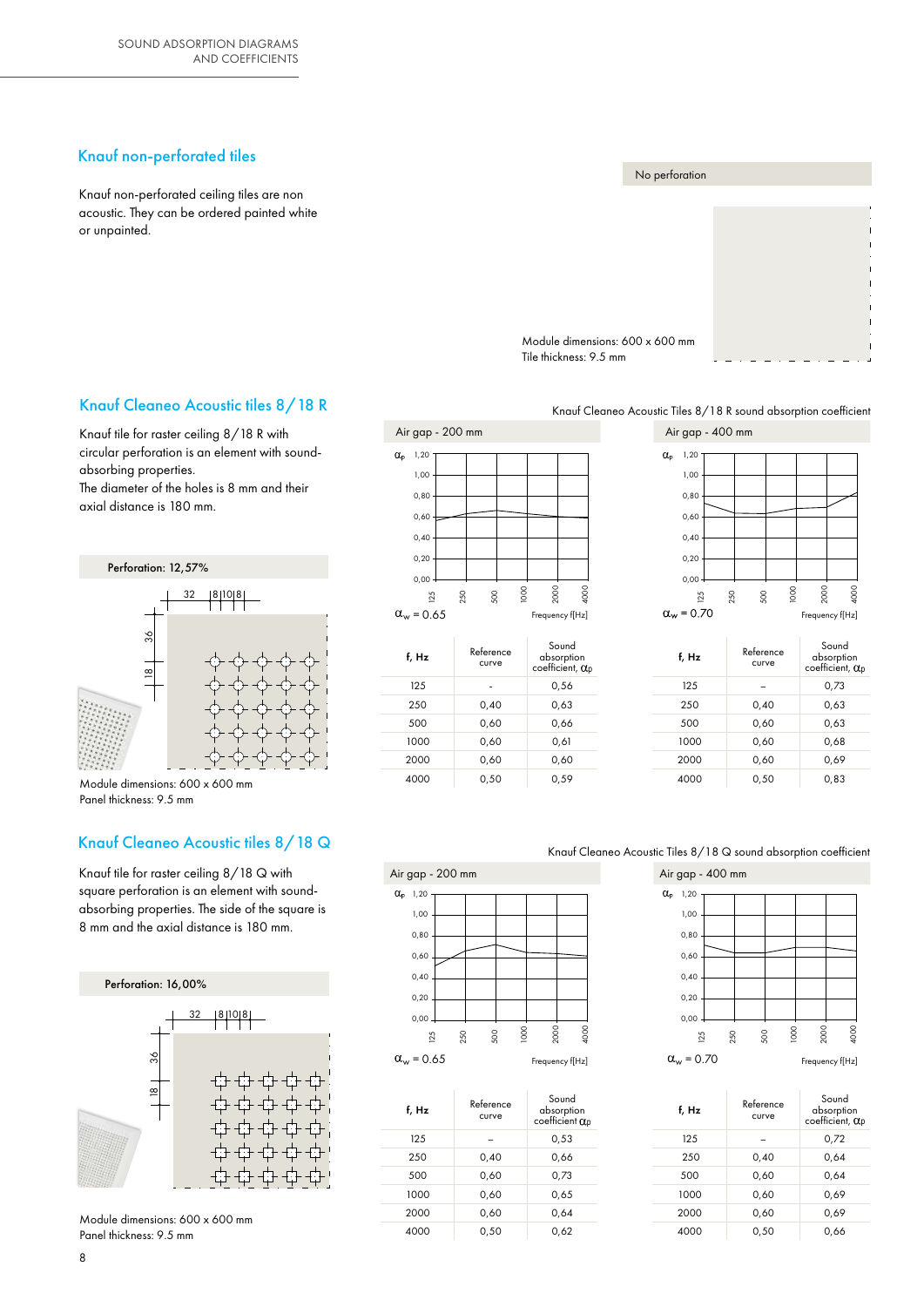#### Knauf Cleaneo Acoustic tile 12/25 R

Knauf tile for raster ceiling 12/25 R with circular perforation is an element with soundabsorbing properties. The diameter of the holes is 12 mm and their axial distance is 250 mm.

![](_page_8_Figure_3.jpeg)

Module dimensions: 600 x 600 mm Panel thickness: 9.5 mm

Knauf tile for raster ceiling 12/25 Q with square perforation is an element with sound-absorbing properties. The side of the squares is 12 and their axial distance is 250 mm.

![](_page_8_Figure_7.jpeg)

Module dimensions: 600 x 600 mm Panel thickness: 9.5 mm

#### Knauf Cleaneo Acoustic tile 8/15/20 R

Knauf tile for raster ceiling 8/15/20 R with scattered perforation is an element with

sound-absorbing properties. The diameters of the circular holes are 8, 15 and 20 mm.

![](_page_8_Figure_12.jpeg)

Module dimensions: 600 x 600 mm Panel thickness: 9.5 mm

![](_page_8_Figure_14.jpeg)

#### Air gap - 200 mm Air gap - 400 mm f, Hz Reference curve Sound absorption<br>coefficient  $\alpha_p$  $125$  – 0,52 250 0,40 0,66 500 0,60 0,74 1000 0,60 0,68  $\alpha_{w} = 0.70$  $\alpha_{\rm p}$  1,20 1,00 0,80 0,60 0,40 0,20  $0.00$ 125 250 500 1000 2000 4000

#### Knauf Cleaneo Acoustic Tiles 12/25 R sound absorption coefficient

| Air gap - 400 mm                     |                    |                                               |  |  |  |  |  |
|--------------------------------------|--------------------|-----------------------------------------------|--|--|--|--|--|
| $\alpha_{\rm p}$<br>1,20             |                    |                                               |  |  |  |  |  |
| 1,00                                 |                    |                                               |  |  |  |  |  |
| 0,80                                 |                    |                                               |  |  |  |  |  |
| 0,60                                 |                    |                                               |  |  |  |  |  |
| 0,40                                 |                    |                                               |  |  |  |  |  |
| 0,20                                 |                    |                                               |  |  |  |  |  |
| 0,00                                 |                    |                                               |  |  |  |  |  |
| 25                                   | 1000<br>250<br>500 | 4000<br>2000                                  |  |  |  |  |  |
| $\alpha_w$ = 0.70<br>Frequency f[Hz] |                    |                                               |  |  |  |  |  |
|                                      |                    |                                               |  |  |  |  |  |
| f, Hz                                | Reference<br>curve | Sound<br>absorption<br>coefficient $\alpha_p$ |  |  |  |  |  |
| 125                                  |                    | 0,72                                          |  |  |  |  |  |
| 250                                  | 0,40               | 0,64                                          |  |  |  |  |  |
| 500                                  | 0,60               | 0,64                                          |  |  |  |  |  |
| 1000                                 | 0,60               | 0,70                                          |  |  |  |  |  |
| 2000                                 | 0,60               | 0,72                                          |  |  |  |  |  |

#### Knauf Cleaneo Acoustic Tiles 12/25 Q sound absorption coefficient

![](_page_8_Figure_19.jpeg)

![](_page_8_Figure_20.jpeg)

#### Knauf Cleaneo Acoustic Tiles 8/15/20 R sound absorption coefficient

| Air gap - 200 mm         |                    |                                               | Air gap - 400 mm         |              |
|--------------------------|--------------------|-----------------------------------------------|--------------------------|--------------|
| $\alpha_{\rm p}$<br>1,20 |                    |                                               | 1,20<br>$\alpha_{\rm p}$ |              |
| 1,00                     |                    |                                               | 1,00                     |              |
| 0,80                     |                    |                                               | 0,80                     |              |
| 0,60                     |                    |                                               | 0,60                     |              |
| 0,40                     |                    |                                               | 0,40                     |              |
| 0,20                     |                    |                                               | 0,20                     |              |
| 0,00                     |                    |                                               | 0,00                     |              |
| 125                      | 500<br>250         | 4000<br>1000<br>2000                          | <b>25</b>                | 250          |
| $\alpha_w = 0.45$        |                    | Frequency f[Hz]                               | $\alpha_w = 0.50$        |              |
| f, Hz                    | Reference<br>curve | Sound<br>absorption<br>coefficient $\alpha_p$ | f, Hz                    | $\mathsf{R}$ |
| 125                      |                    | 0,58                                          | 125                      |              |
| 250                      | 0,40               | 0,49                                          | 250                      |              |
| 500                      | 0,60               | 0,49                                          | 500                      |              |
| 1000                     | 0,60               | 0,45                                          | 1000                     |              |
| 2000                     | 0,60               | 0,38                                          | 2000                     |              |
| 4000                     | 0,50               | 0,37                                          | 4000                     |              |

|                                               | Air gap - 400 mm         |     |                    |      |                 |                                               |  |
|-----------------------------------------------|--------------------------|-----|--------------------|------|-----------------|-----------------------------------------------|--|
|                                               | 1,20<br>$\alpha_{\rm p}$ |     |                    |      |                 |                                               |  |
|                                               | 1,00                     |     |                    |      |                 |                                               |  |
|                                               | 0,80                     |     |                    |      |                 |                                               |  |
|                                               | 0,60                     |     |                    |      |                 |                                               |  |
|                                               | 0,40                     |     |                    |      |                 |                                               |  |
|                                               |                          |     |                    |      |                 |                                               |  |
|                                               | 0,20                     |     |                    |      |                 |                                               |  |
|                                               | 0,00                     |     |                    |      |                 |                                               |  |
| 2000<br>4000                                  | <b>25</b>                | 250 | 500                | 1000 | 2000            | 4000                                          |  |
| Frequency f[Hz]                               | $\alpha_w = 0.50$        |     |                    |      | Frequency f[Hz] |                                               |  |
| Sound<br>absorption<br>coefficient $\alpha_p$ | f, Hz                    |     | Reference<br>curve |      |                 | Sound<br>absorption<br>coefficient $\alpha_p$ |  |
| 0,58                                          | 125                      |     |                    |      |                 | 0,62                                          |  |
| 0,49                                          | 250                      |     | 0,40               |      |                 | 0,46                                          |  |
| 0,49                                          | 500                      |     | 0,60               |      |                 | 0,46                                          |  |
| 0,45                                          | 1000                     |     | 0,60               |      |                 | 0,49                                          |  |
| 0,38                                          | 2000                     |     | 0,60               |      |                 | 0,45                                          |  |
| 0,37                                          | 4000                     |     | 0,50               |      |                 | 0,52                                          |  |
|                                               |                          |     |                    |      |                 |                                               |  |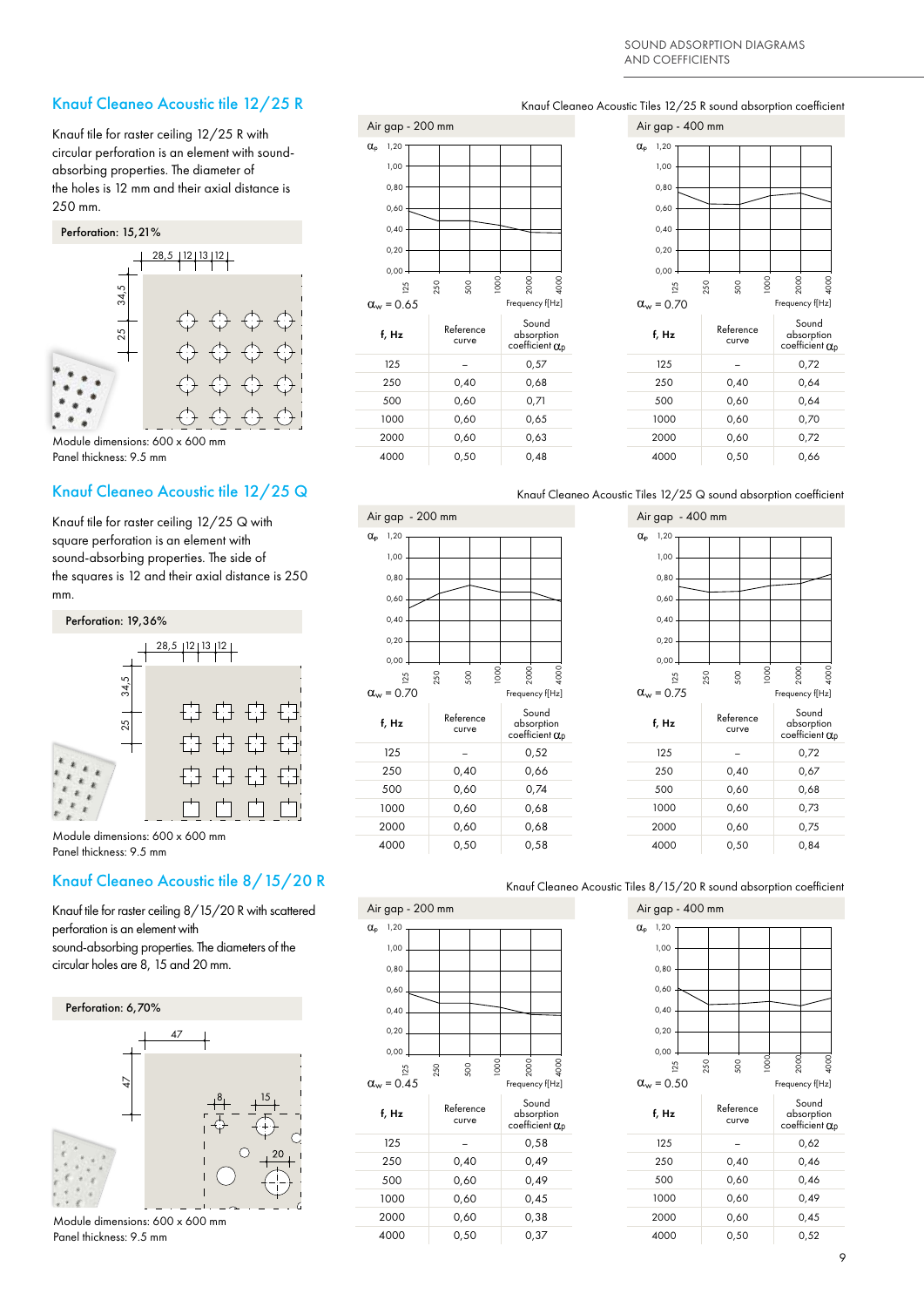#### **Installation**

The locations of the Knauf ceiling hangers are marked and the hangers are fixed with steel dowels suitable for the main structure. The distances between the hangers, profiles and friezes are determined in advance based on the ceiling system according to the specified scheme. For mounting with spring hangers in the T-profile there is a special hole in which the hook of the hanger ends, which must be tightly closed.

The T profiles on both sides are shaped by means of special joints at their ends so that they will be able to extend.

The joints of the T profiles are located evenly at a maximum distance of 10 cm from the point of suspension. Perpendicular to the T-profiles in their punched holes, the cross-sections are mounted so as to obtain the desired grid. The arrangement of the transverse T profiles is based on the dimensions of the tile. At all intersections of the raster, the profiles must close 90 degrees.

The finish of the ceiling to the wall is accomplished with a corner profile, which is attached to it with dowels. The bearing components of the grid must not be fixed to the L profiles. Finally, Knauf ceiling tiles are placed through the profile grid. When installing lighting, sound and other fixtures, the structure of the raster ceiling must not be affected. The load-bearing capacity of the tile on the suspended grid ceiling complies with the requirements of EN 13964:2014. The tiles can be applied under normal living conditions. Luminaires weighing up to 1.8 kg can be built into 12,5 mm elements in an opening designed for them in the tiles with a diameter of 65 to 265 mm without reinforcing the structure. If the openings diameter is greater than or equal to 160 mm, the built-in body can weigh up to 2.5 kg. Luminaires weighing up to 0.9 kg can be built into tiles with a thickness of 9.5 mm in a hole designed for them in the tiles with a diameter of 65 to 265 mm without reinforcing the structure. Under these conditions, the ceilings correspond to deformation class 1 - deflection is less than 1,2 mm.

For larger elements, it is necessary to add additional reinforcing elements. These additional elements must reach and transfer their load to the bearing profiles of the system. The suspended structure must be checked for load-bearing capacity, taking into account these additional loads.

Suspension of loads larger than the specified ones is done independently, without loading the ceiling.

#### Data for planning

![](_page_9_Figure_9.jpeg)

![](_page_9_Figure_10.jpeg)

![](_page_9_Figure_11.jpeg)

![](_page_9_Figure_12.jpeg)

![](_page_9_Figure_13.jpeg)

![](_page_9_Picture_14.jpeg)

![](_page_9_Picture_15.jpeg)

![](_page_9_Picture_16.jpeg)

![](_page_9_Figure_17.jpeg)

 $\equiv$  T profile 24/38

 $\boxed{\text{- - - -}}$  T profile 24/28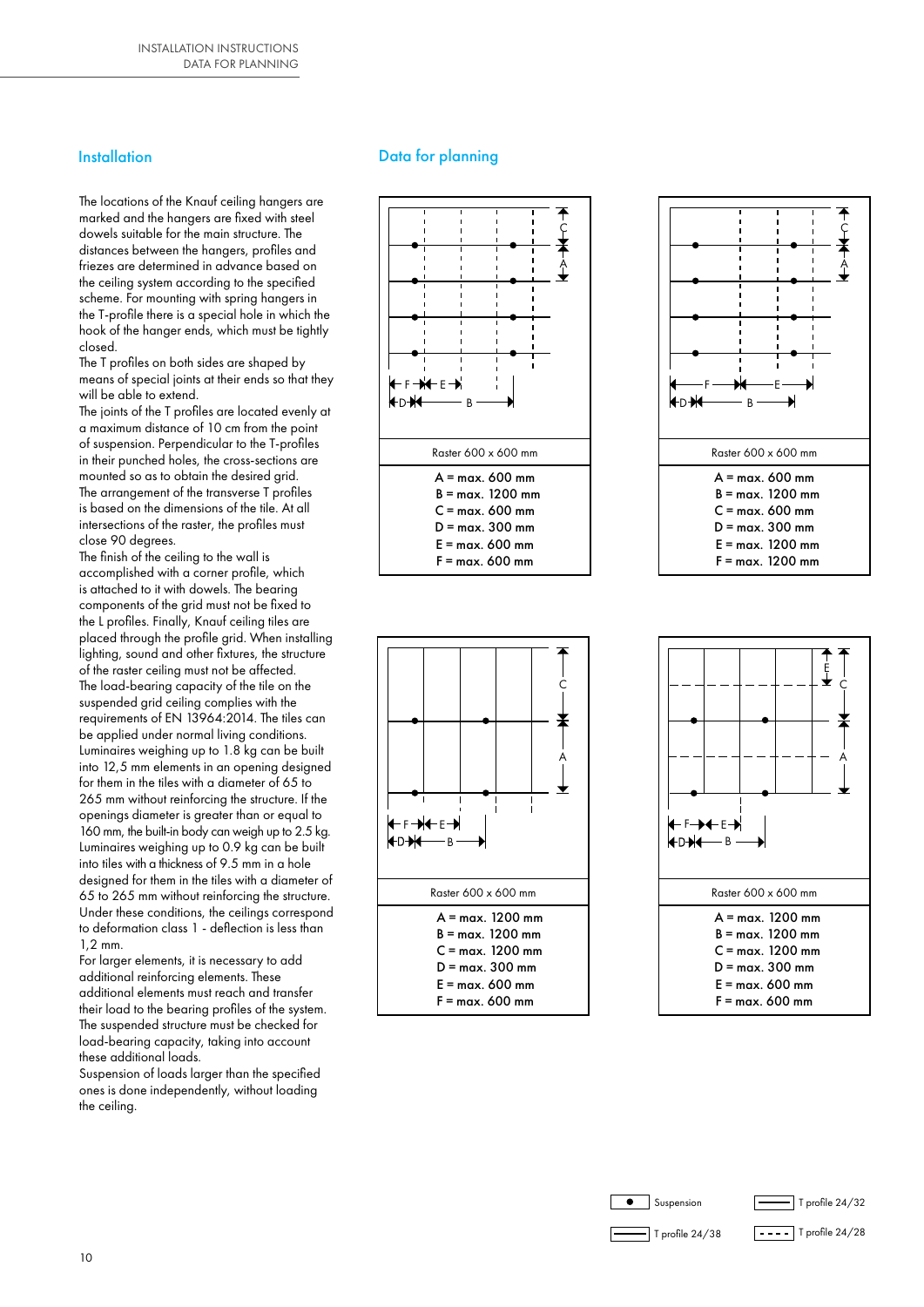#### Bill of materials

| Material cost for m <sup>2</sup> ceiling without losses |                                                                                              |      |                          |                          |  |
|---------------------------------------------------------|----------------------------------------------------------------------------------------------|------|--------------------------|--------------------------|--|
| <b>Designation - position</b>                           |                                                                                              | Unit | Average quantity         |                          |  |
|                                                         |                                                                                              |      | Module 600 x 600         |                          |  |
|                                                         |                                                                                              |      | $\blacktriangleleft$     | $\overline{2}$           |  |
| <b>Connection to the wall</b>                           |                                                                                              |      |                          |                          |  |
|                                                         | L profile MIE 20/24/0,5; 3,00 m                                                              |      | 0,4                      | 0,4                      |  |
| Option                                                  | L profile MS15 W 25/15/8/15/0,5; 3,00 m                                                      | m    | 0,4                      | 0,4                      |  |
|                                                         | Dowels suitable for the respective base, e.g. steel Knauf dowel-nail for reinforced concrete | pcs. | 1,4                      | 1,4                      |  |
| Substructure                                            |                                                                                              |      |                          |                          |  |
|                                                         | Anchoring element for example steel Knauf dowel-nail                                         | pcs. | 1,0                      | 0,9                      |  |
|                                                         | Quick hanger SAH10-Plus                                                                      |      | 1,0                      | 0,9                      |  |
| Variant                                                 | Quick hanger SAH-150                                                                         |      | 1,0                      | 0,9                      |  |
| Variant                                                 | Quick hanger SoS/10/30                                                                       |      | 1,0                      | 0,9                      |  |
| Variant                                                 | Nonius hanger Nr. 228                                                                        |      |                          |                          |  |
|                                                         | Nonius hanger upper part                                                                     |      |                          |                          |  |
|                                                         | 2xNonius pin DPK607                                                                          |      | 1,0                      | 0,9                      |  |
| Main T runners, e.g. DX3                                |                                                                                              | m    | 0,83                     | 0,83                     |  |
|                                                         | Transverse short T runners, e.g. DX24                                                        |      | 0,83                     | 0,83                     |  |
|                                                         | Transverse long T runners, e.g. DX24                                                         |      | 1.67                     | 1.67                     |  |
| <b>Insulation layer</b>                                 |                                                                                              |      |                          |                          |  |
| Insulation layer                                        |                                                                                              |      | if necessary             | if necessary             |  |
| Ceiling elements                                        |                                                                                              |      |                          |                          |  |
| Tile for module 600 x 600 x 12,5                        |                                                                                              | pcs. | 2,8                      | 2,8                      |  |
| Tile for module 600 x 1200 x 12,5                       |                                                                                              | pcs. | $\overline{\phantom{a}}$ | $\overline{\phantom{a}}$ |  |
| Pressing clip for T-profiles                            |                                                                                              | pcs. | if necessary             | if necessary             |  |

Quantities are calculated based on a ceiling sizes 10 x 10 m = 100 m².

Distance between hangers

**1** Distance between hangers = 800 mm

**2** Distance between hangers = 1000 mm